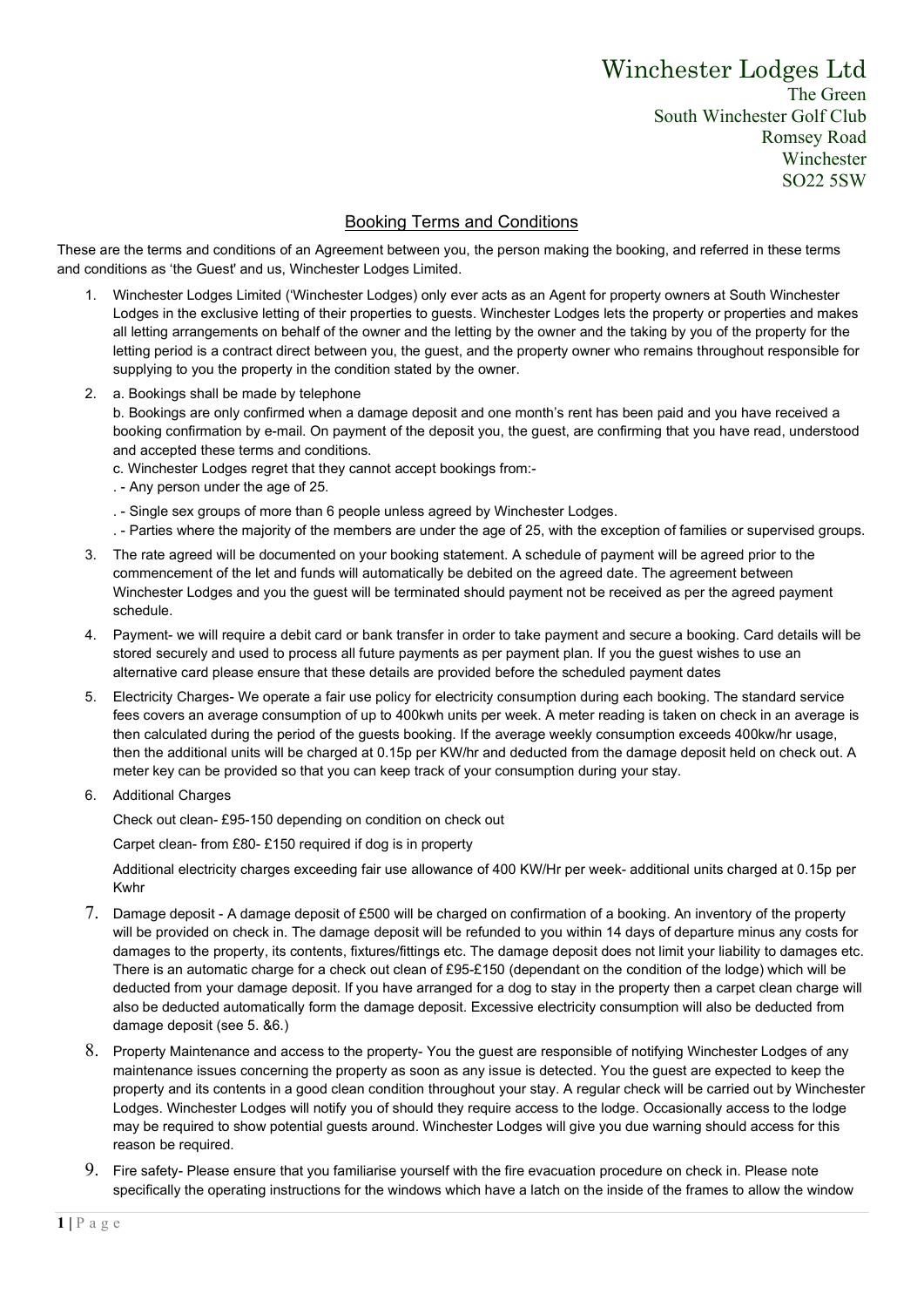## Winchester Lodges Ltd

The Green South Winchester Golf Club Romsey Road Winchester SO22 5SW

to fully open if required. During your stay you will be responsible for maintaining the fire safety equipment in the lodge. We recommend that you carry out weekly checks of the smoke alarms in the property by pressing the 'test' button on the smoke alarm to check it is functioning. Please alert us immediately should any of the smoke alarms or fire safety equipment require attention.

- 10. All reservations by guest's resident outside of the United Kingdom must be made in pounds sterling using a credit or debit card.
- 11. Cancellation

a. Once a booking has been confirmed by Winchester Lodges, you remain responsible for the total cost of the booking for all the agreed dates booked, these will be detailed on your account statement.

b. All cancellations must be notified to Winchester Lodges prior to the commencement date of the letting.

c. Once a booking has been accepted and processed by Winchester Lodges then if you, the guest, decide you would like to extend your stay, then this is possible providing there is sufficient availability.

d. If you no longer require accommodation for all the dates that you have booked then no refund is issued as standard. However, Winchester Lodges will endeavour to resell your dates and offer a refund on any monies recouped less £25 cancellation fee.

e. If for any reason, beyond the control of the owner of the property, the property is unavailable for example because of flood, fire damage or other circumstances, then Winchester Lodges will provide you, the guest, with at least 4 weeks' notice of non-availability where ever possible.

f. Winchester Lodges, where possible, will try and provide alternative accommodation and if no alternative is available, a full refund will be provided to you, even if this is up to the day of the start of your stay.

g. Neither the owner or Winchester Lodges will be liable for any form of damages, compensation or expenses claimed by the guest in respect of the non-availability of accommodation, except as provided for by a refund as set out above.

- 12. You will occupy the property for the purposes of your stay only and for no other purpose. The property will normally be available to you from 4pm on the first day of the accommodation booked. All guests and occupiers, luggage, property, vehicles etc must vacate the property completely by 10.00 am on the last date of the accommodation letting.
- 13. All windows and doors must be checked and securely locked. In the event that keys are not returned, then a charge will be incurred by you to cover locksmith costs to change locks and replace keys.
- 14. You, the guest, are responsible for leaving the property in a clean and tidy condition.
- 15. You, the guest, shall not permit the property to be occupied by more than the maximum number of persons stated in each property description
- 16. The guest who has booked the property must occupy it for the purposes of a stay for themselves and not with any other person not named on the booking form unless otherwise agreed at the time of booking.
- 17. You, the guest, agree with Winchester Lodges as follows:-

Deductions from the damage deposit will be taken to cover the expense of putting right any damage or loss caused excluding reasonable wear and tear incurred during your stay even if the sum proves to be in excess of the damage deposit.

18. You, the guest, agree:-

Not to cause nuisance, excessive noise or annoyance to occupiers of neighbouring properties. To allow reasonable access to the property by anyone authorised by the owner and in particular to Winchester Lodges.

- 19. If in the opinion of the owner or Winchester Lodges you, the guest, are not deemed suitable to continue occupation of the property because of your behaviour or damage to the property or nuisance to other parties, then this agreement may be terminated without notice and the owner or Winchester Lodges will be entitled to repossess the property immediately without any compensation to you. Winchester Lodges reserves the right to refuse bookings for whatever reason.
- 20. Winchester Lodges will allow dogs to stay in the property with prior arrangement only. No other pets including cats are permitted to stay in the property. You, the guest, agree that you will do the following in respect of occupation of the property by your pets, where they are permitted:-

No more than two dogs may occupy the property at any one time.

A charge of £80- £150 will be debited from the damage deposit on check out to cover the cost of cleaning the carpets throughout the property